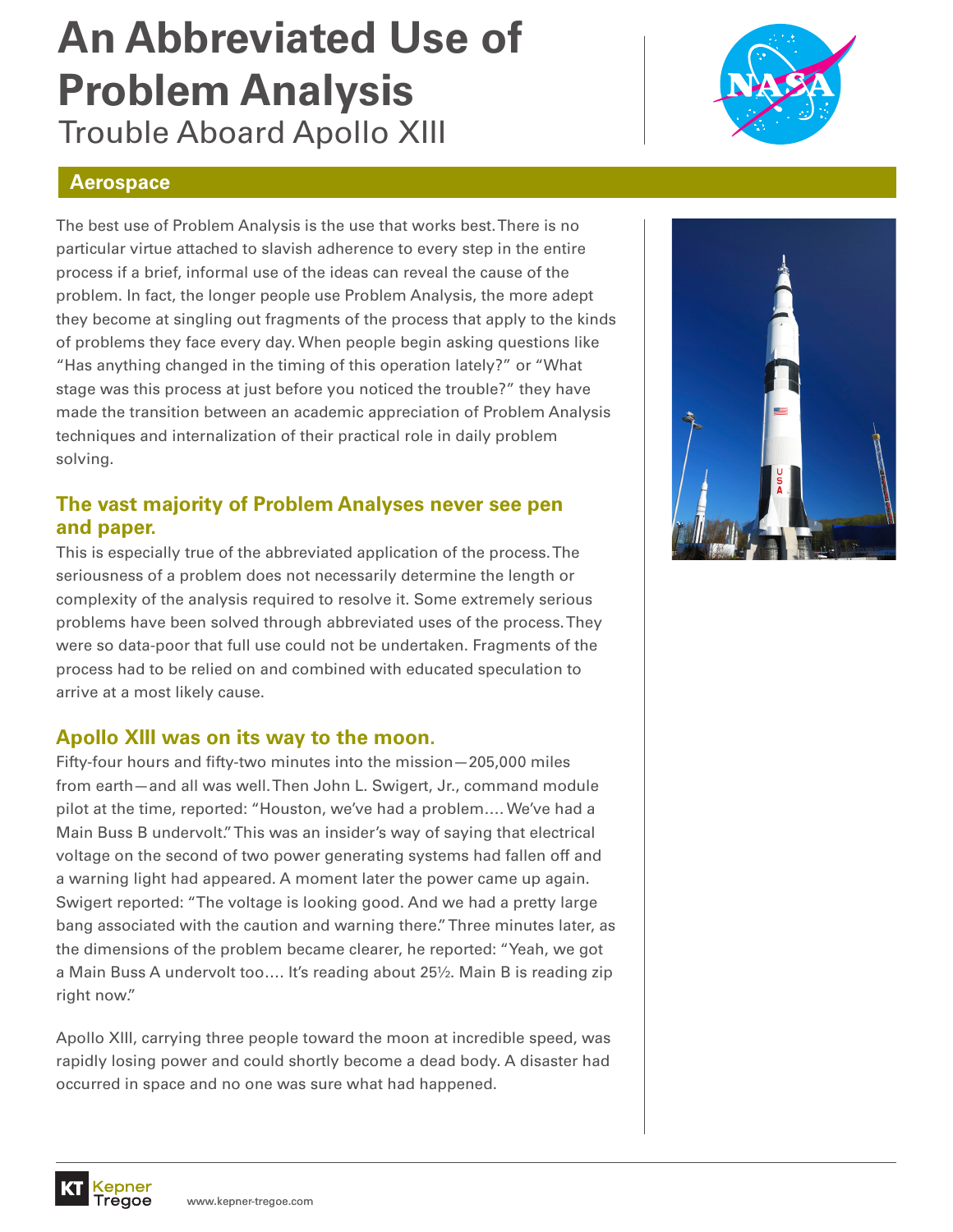## **NASA engineers put Problem Analysis to work.**

On the ground at Houston, NASA engineers put Problem Analysis questioning to work immediately. They began to build a specification of the deviation from the information that came in answer to their questions and from data displayed on their monitoring equipment.

#### **Contingency actions are taken.**

At the same time they started a number of contingency actions to reduce use of electrical power on board Apollo XIII. Thirteen minutes after the first report, Swigert reported: "Our O2 Cryo Number Two Tank is reading zero… and it looks to me, looking out the hatch, that we are venting something… out into space…it's gas of some sort."

What had begun as an electrical problem—loss of voltage—became a sudden loss of oxygen in the second of two tanks, with a more gradual loss of oxygen from the first. Since oxygen was used in the generation of electricity as well as directly in life-support systems, the situation could hardly be more serious.

# **Engineers find cause and take actions.**

Although no one at the time could conceive of what might have caused the tank to burst, "Rupture of the Number Two Cryogenic Oxygen Tank" would explain the sudden loss of voltage and the subsequent loss of pressure.

Further actions were taken to conserve both oxygen and electricity. A number of "IS…COULD BE but IS NOT" questions were asked to get further data, and a series of system checks was undertaken to verify cause. In the end it was determined that the Number Two Tank had burst and vented all its oxygen, plus a large portion of the gas from the Number One Tank, through a damaged valve and out into space.

The three men returned successfully to Earth but only by the narrowest of margins. Had the cause remained unknown for very much longer, they would not have had enough oxygen left to survive.

# **So, what was the root cause?**

It was weeks before the root cause of this problem was established through on-the-ground testing and experimentation. Two weeks before the launch, a ground crew had piped liquid oxygen into the tanks in a countdown demonstration. After the test they had had difficulty getting the oxygen out of the Number Two Tank. They had activated a heater inside the tank to vaporize some of the liquid oxygen, thus providing pressure

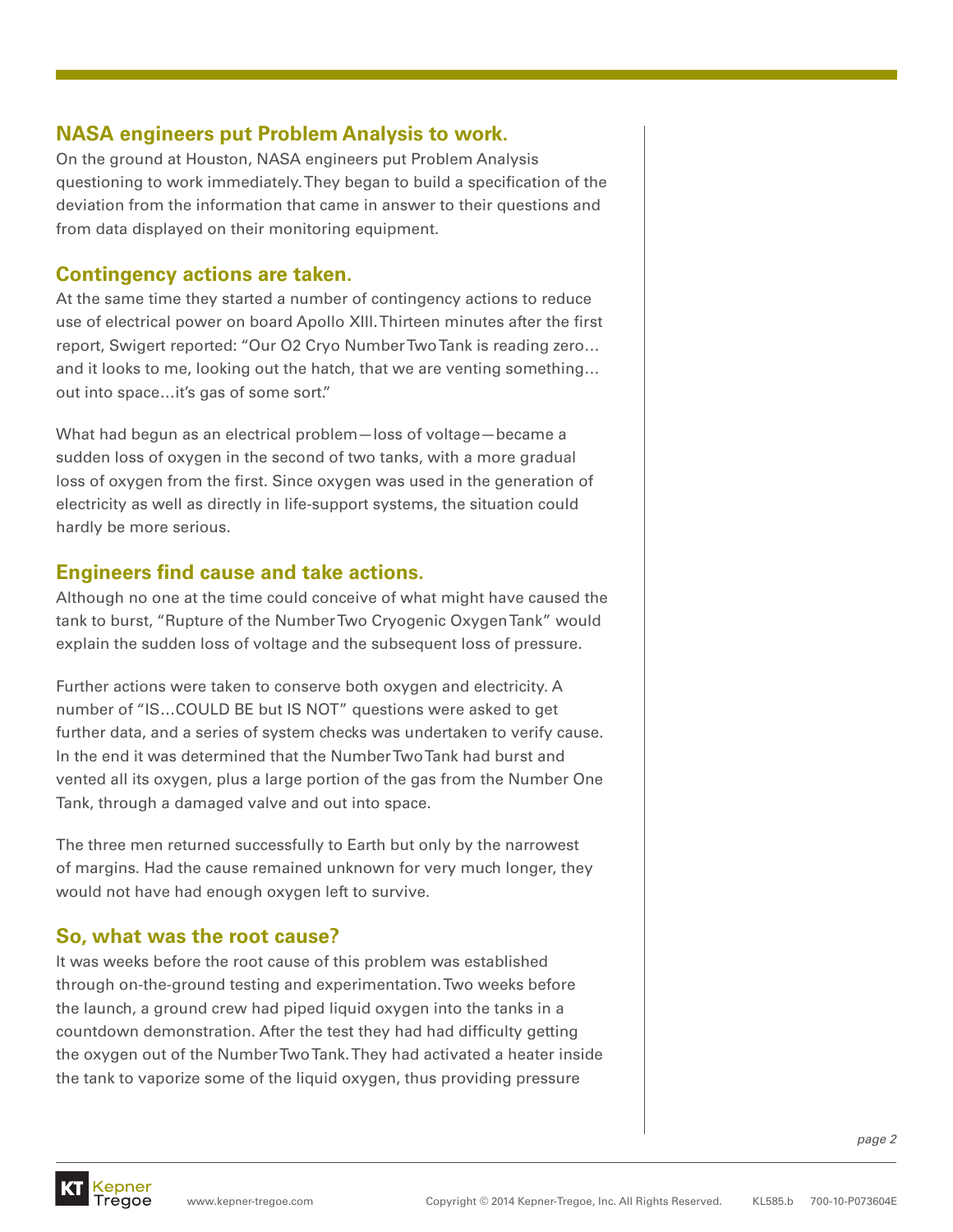to force it out. They had kept the heater on for eight hours, longer than it had ever been used before. Although a protective switch was provided to turn off the heater before it became too hot, the switch was fused in the ON position because the ground crew had connected it to a 65-volt power supply instead of the 28-volt supply used in Apollo XIII. Later, in flight, the crew turned the heater on briefly to get an accurate quantity reading. The fused switch created an arc that overheated the oxygen in the tank, raised the internal pressure tremendously, and blew the dome and much of the connecting piping off into space.

There was no time for NASA Houston to go through a complete listing of all the distinctions and changes they might observe. Instead, they asked, "What traumatic change could cause the sudden, total failure in electrical generation?" Cutting off the flow of oxygen to the fuel cells would have that effect. They knew which fuel cells were inoperative when Swigert reported that the Number Two Tank was reading zero.

#### **Using what was known to test cause.**

They tested the cause—that the Number Two Tank had ruptured—and found that this would explain the suddenness and totality described in the specification. It would also account for the bang reported at the time of the first undervolt indication, a shuddering of Apollo XIII felt by flight crew members, and the venting of "something …out into space." It accounted for both the IS data they had amassed and for the IS NOT information that had come from their monitoring activities. More importantly, it explained a sudden, total failure within the system.

## **For the NASA Houston engineers, this cause was difficult to accept.**

They had unbounded faith in Apollo equipment, knowing that it was the best that could be devised. The idea of an oxygen tank bursting open in the depths of space was not credible. All this was justified from their experience. Without the bungling that had occurred on the ground two weeks before the launch, the tank would have gone to the moon and back just as it was designed and built to do. However, the Houston engineers stuck to the Problem Analysis process despite their incredulity, believing that the test for cause they had carried out had provided the correct answer. In fact, they proved this cause in record time. What saved the day was their knowledge of Apollo XIII's systems and of what could produce the exact kind of sudden failure that had occurred.